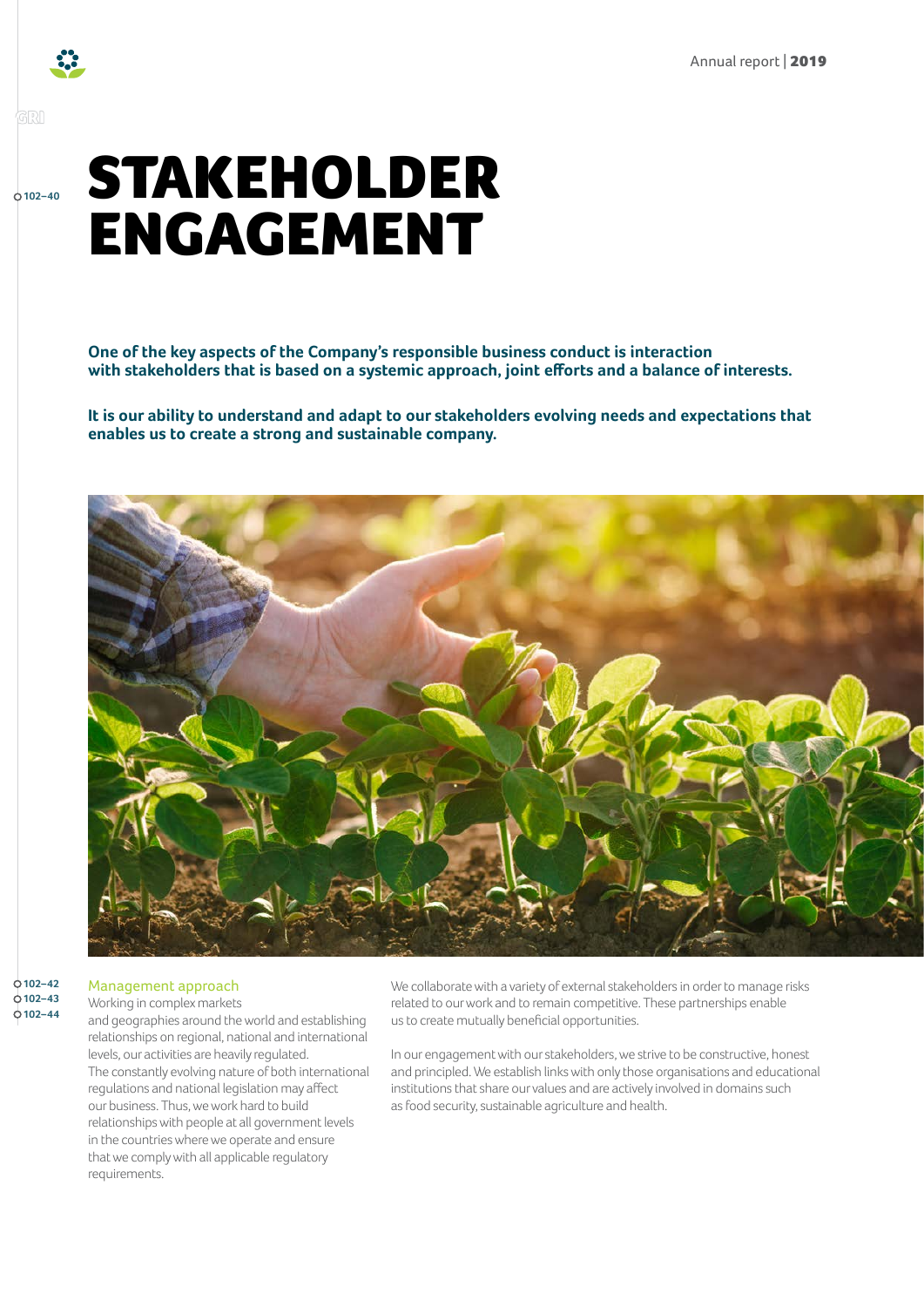## **INVESTMENT AND FINANCE COMMUNITY**

虛

#### *Why we interact*

- To facilitate an understanding of the long-term sustainability and potential value of PhosAgro
- To update investors on PhosAgro's strategic priorities and progress we have made
- To provide market participants with concrete indicators of progress, such as operational, financial and non-financial results
- To attract a wider pool of investors to improve liquidity, share price and borrowing costs
- To increase our access to a variety of capital market instruments
- To provide transparency on how our corporate governance systems work
- To generate new ideas through a dialogue with investors
- To clarify the Company's contribution to the UN Sustainable Development Goals

#### *How we interact*

- Roadshows
- One-on-one meetings with investors
- Investor conferences
- Conference calls on financial results
- Perception studies
- Ongoing engagement with analysts
- Regulatory press releases
- AGM and formal reporting
- Corporate website
- A dedicated in-house investor relations team
- The interests of our shareholders are represented by seven independent non-executive directors on the Board of Directors

#### *Key activities in 2019*

- The Investor Day and presentation of the Strategy to 2025 were held in London
- Fifteen investment conferences were attended and four nondeal roadshows with Company management conducted in key financial market centres (London, New York, Chicago, Frankfurt, Stockholm)
- Four conference calls and webcasts for analysts and investors were organised in order to discuss the Company's financial results
- More than 240 group and one-onone meetings were held with investors and analysts
- 115 publications were made in line with Russian disclosure regulations via the Interfax Corporate Disclosure Centre
- More than 40 press releases were distributed via the UK regulatory news service

**>240**

**meetings held with investors and analysts**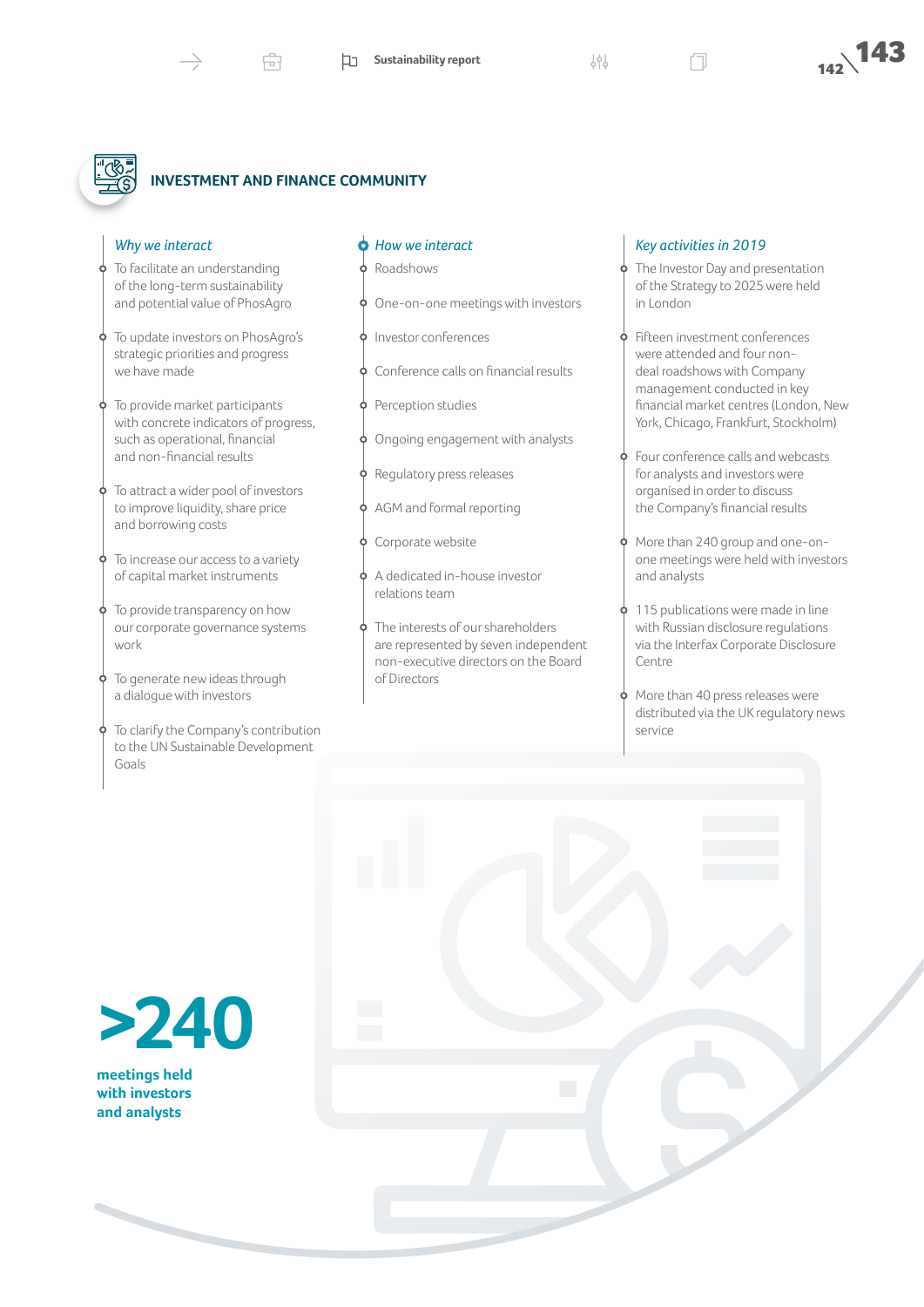## **REGIONAL GOVERNMENTS AND LOCAL COMMUNITIES**

#### *Why we interact*

- To ensure that we act as a good neighbour 6
- To support the sustainable socio-economic 9 welfare of the regions in which we operate
- $\phi$  To address community needs, including social or environmental concerns
- To promote the health and well-being of the communities where we operate
- $\phi$  To maintain an ongoing dialogue around government policies or potential regulatory changes that could affect our business
- $\phi$  To improve social infrastructure and implement partnerships with regional authorities

#### *How we interact*

- We implement environmental programmes
- We implement cooperation agreements with regional governments based on regional development needs
- We support social and sporting organisations
- We sponsor PhosAgro Classes and PhosAgro Schools to promote advanced chemistry education for schoolchildren
- We offer university scholarships and organise recruitment programmes aimed at encouraging children to study chemistry
- We implement the Healthy and Educated Children of Russia programme
- We encourage the development of sport in the regions where we operate
- We organise recreational activities for workers and their families
- Our employees are provided with free medical treatment, and we also fund medical infrastructure for residents of the regions in which we operate
- We encourage the development of cultural and spiritual awareness among the younger generation, educating them about Russia's history and traditions
- We run programmes to protect the socio-economic rights of veterans, and providing material assistance to World War II veterans and members of their families

**Cooperation agreements signed with the governments of the Saratov, Leningrad, and Vologda regions**

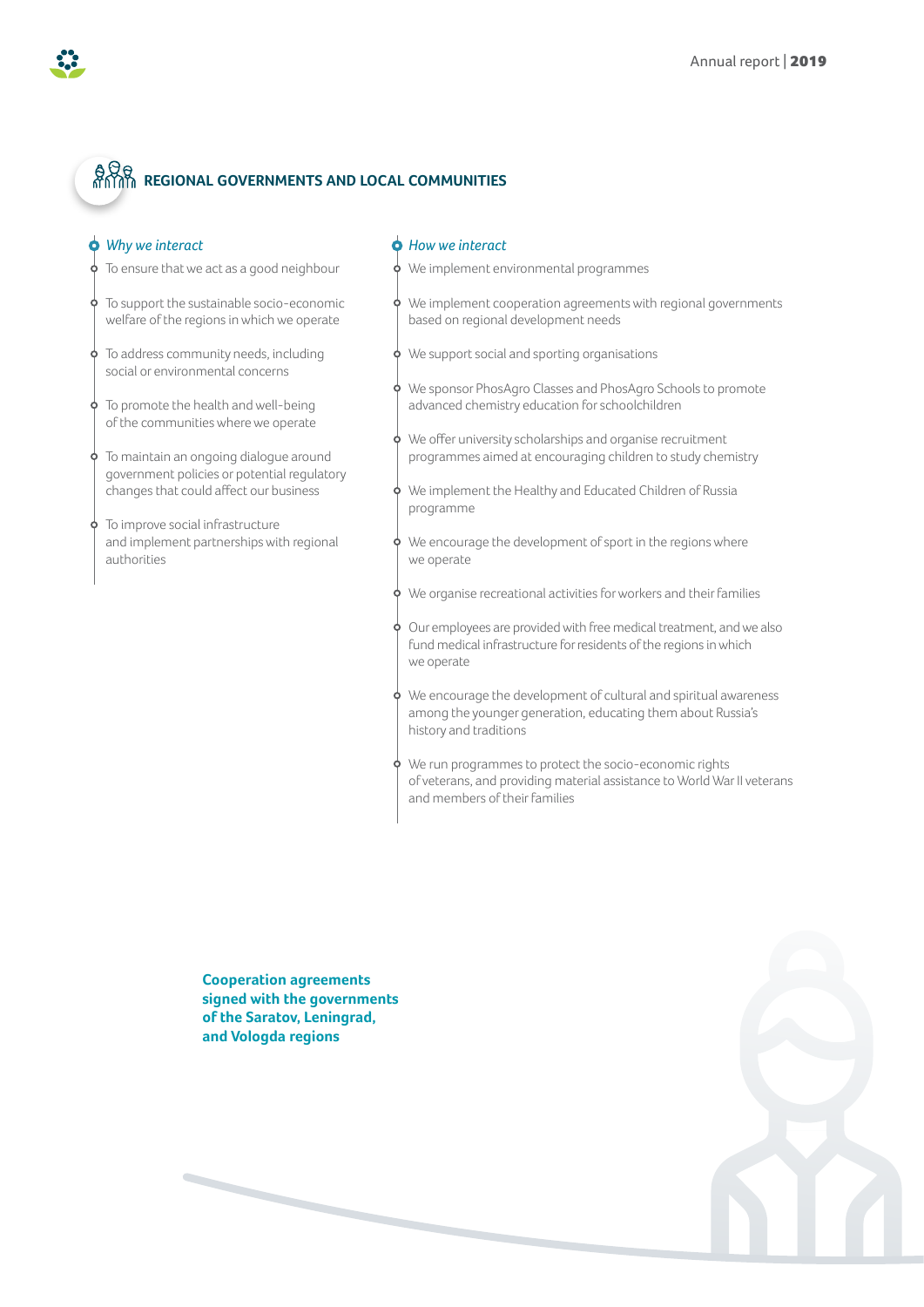#### *Key activities in 2019*

Holding environmental events in the regions of operation, including community cleanups, Golden Fish and Clean Coast campaigns, and others.

Æ

- Signing cooperation agreements between PhosAgro and the governments of the Saratov, Leningrad, and Vologda regions
- Signing the cooperation agreement between the Russian Ministry of Natural Resources and Environment, the Federal Service for Supervision of Natural Resources, the Government of the Vologda Region and PhosAgro as part of the efforts under the Comprehensive Plan to Reduce Pollutant Emissions in Cherepovets
- Providing scholarships to students studying at universities specialised in chemistry
- Offering guaranteed employment for students with degrees in chemical production
- Hiring participants of the High Potential Graduates programme and the first graduates of PhosAgro Сlasses
- Opening an R&D lab at Balakovo's Secondary School No. 25 as part of the school ongoing renovation
- Launching an interactive library at PhosAgro School No. 1
- Holding events to mark the Chemist's Day across the Company's footprint
- Hosting the Growth Energy: Apatit 90! (Apatity city), PhosAgro's social programmes festival
- Holding the Khibiny sports festival (Kirovsk–Apatity), supporting the Khibiny Spring national skiing competition, sponsoring the White Rook national chess tournament

 $\phi$  Supporting local professional sports clubs including Proton-Saratov volleyball club, Avtodor basketball club, Turbina speedway club, etc

- Refurbishing mass graves of soldiers and civilians who died during the Great Patriotic War in Mistolovo village (Leningrad Region) and the city of Volkhov
- Presenting gifts and financial assistance and arranging festivities for veterans of the Great Patriotic War, former company workers, on the occasion of the 9 May Victory Day
- Holding a tree planting event at Balakovo's Alley of Glory to celebrate the 75th anniversary of victory in WWII, sponsoring Sunday schools in Balakovo
- Opening Apatit Arena a sports and fitness centre in Kirovsk. The projects was completed with support from the Murmansk Region government under a social and economic partnership agreement between the Murmansk Region government and PhosAgro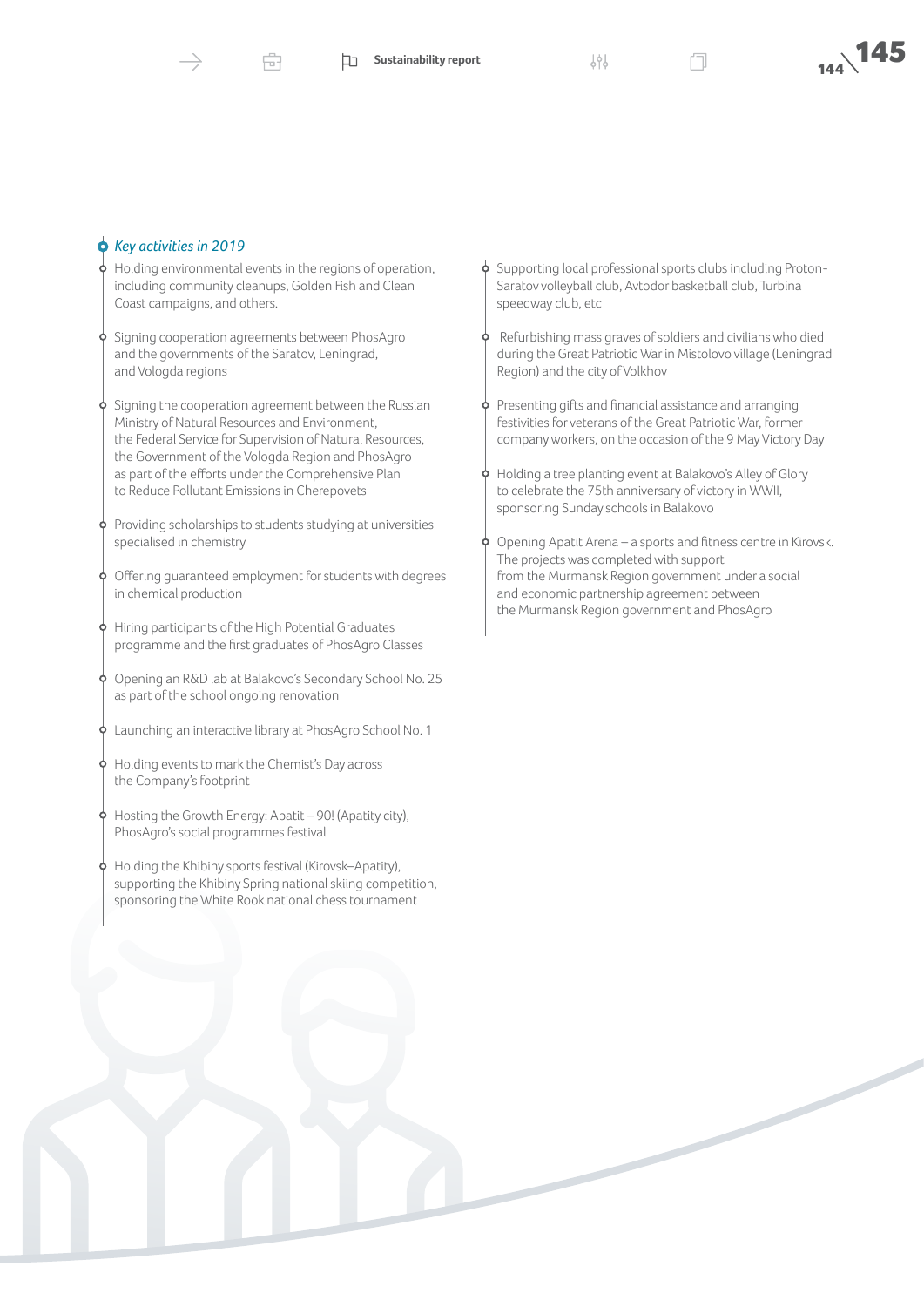

#### **INTERNATIONAL ORGANISATIONS**

#### *Why we interact*

- To address community needs, including social or environmental concerns
- To discuss the most important issues from experts' point of view
- $\phi$  To develop a common strategy and tactics and to unite in the effort to overcome global challenges

**P** To review performance

To identify priority issues and areas of focus for current and future periods

#### *How we interact*

Active participation in the work of global, national and regional organisations and industry associations

Implementation of common programmes

Support of major national, regional, and international initiatives promoting sustainable development goals

#### *Key activities in 2019*

#### **Davos 2019 World Economic Forum**

PhosAgro is a permanent fixture in the forum (Metals&Mining panel)

**International Year of the Periodic Table (IYPT 2019):** PhosAgro was the official partner of the International Year of the Periodic Table 2019 and the main sponsor of the IYPT 2019 opening ceremony at UNESCO headquarters

We supported scientific conferences, thematic exhibitions, and competitions for young scientists:

- the IYPT 2019 launching ceremony in Russia at the Russian Academy of Sciences;
- the 29th Mendeleev Workshop and Conference for young researchers held at the Ivanovo State University of Chemistry and Technology;
- the 47th IUPAC World Chemistry Congress;
- the 21st Mendeleev Congress on General and Applied Chemistry.

#### **Sustainable soil management project implemented jointly with FAO:**

The Regional Soil Laboratory Network (RESOLAN) for Africa (AFRILAB) was launched in Nairobi (Kenya) and hosted a technical seminar for representatives from national labs.

#### **Green Chemistry for Life, a joint programme by PhosAgro, UNESCO and IUPAC**

Young scientists received research grants for green chemistry innovations at the sixth awards ceremony at UNESCO Headquarters, which was timed to coincide with the World Science Day for Peace and Development.

**IUPAC Summer School on Green Chemistry**

PhosAgro is the school's official partner in Africa.

The second Summer School on Green Chemistry was held at the University of Dar es Salaam in Tanzania.

#### **United Nations Global Compact**

The UN named PhosAgro as a Global Compact LEAD company for its commitment to corporate social responsibility and sustainable development.

#### **International Fertilizer Association (IFA)**

PhosAgro was awarded the Gold Medal as Industry Stewardship Champion at the 2019 IFA Strategic Forum in Versailles.

**PhosAgro was assigned Global Compact LEAD status**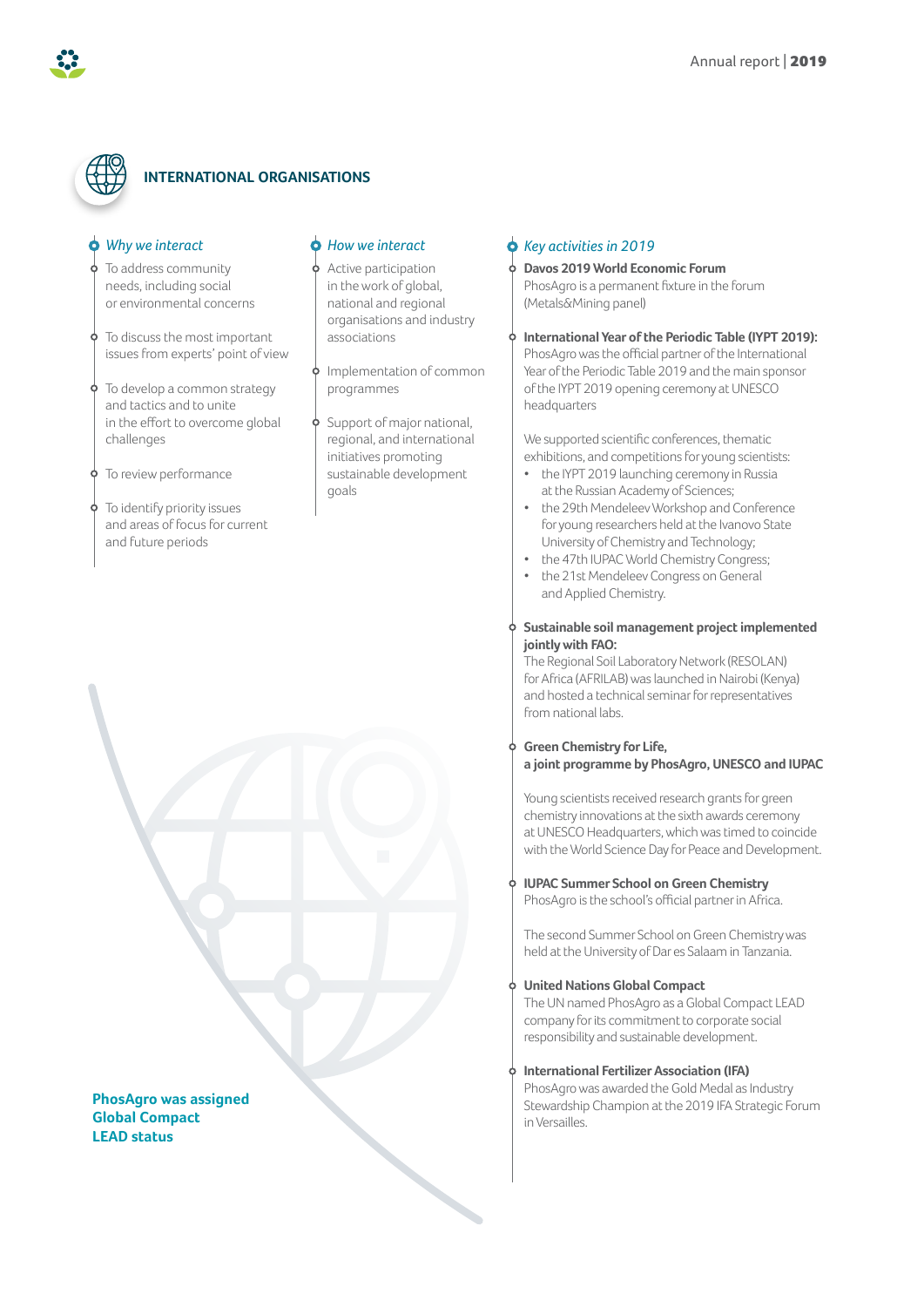**102-41**

## **EMPLOYEES AND TRADE UNIONS**

#### *Why we interact*

- To promote a corporate culture that is aligned with PhosAgro's strategic goals
- To ensure employee satisfaction and motivation
- To guarantee appropriate social welfare for our current and retired employees
- To maintain an open dialogue with trade unions and employees
- To use human resources responsibly and effectively
- To provide our employees with the opportunity for professional advancement

#### *How we interact*

- We negotiate collective agreements with trade unions that cover issues such as working conditions and compensation for employees at each of our production enterprises (usually for a three-year period, covering 100% of the employees of Apatit, its branches and standalone business units))
- We involve trade unions in the development of PhosAgro's workplace health and safety programmes
- We collaborate extensively with trade unions on cultural and sporting events, workplace health and safety committees, on the nomination of workplace health and safety representatives, and on our health and safety workshops
- We implement employee development programmes, including our Talent Pool Programme
- We conduct employee surveys, make presentations and bulletin boards, and run an intranet site and corporate newspaper
- We hold meetings with general directors of production sites and management responsible for social and HR issues together with trade union representatives
- We have a whistle-blower hotline, email addresses for complaints and telephone hotlines for inquiries and social issues and also for reporting violations

#### *Key activities in 2019*

Standing commission in place for collective bargaining

- Charity festivals and social projects in the cities hosting our production sites
- Annual tenders to select social service providers
- Corporate Sports Games (Spartakiads)
- Dad, Mum and I a Sporty Family contests to promote healthy living
- Programme to improve social and working conditions under the auspices of social services and trade unions
- Z.I.M.A. corporate youth winter festival
- Annual events to mark the Day of Older Persons
- Paid health resort tours for employees of pre-retirement age and working pensioners in line with the new requirements of the pension legislation
- Surveys to assess the quality of children's summer vacations, health resort rehabilitation, dietary and medical meals, and children's New Year's gifts.
- Monthly information sessions for employees and other employee communications

**A regular dialogue is maintained with employees, trade unions and the management**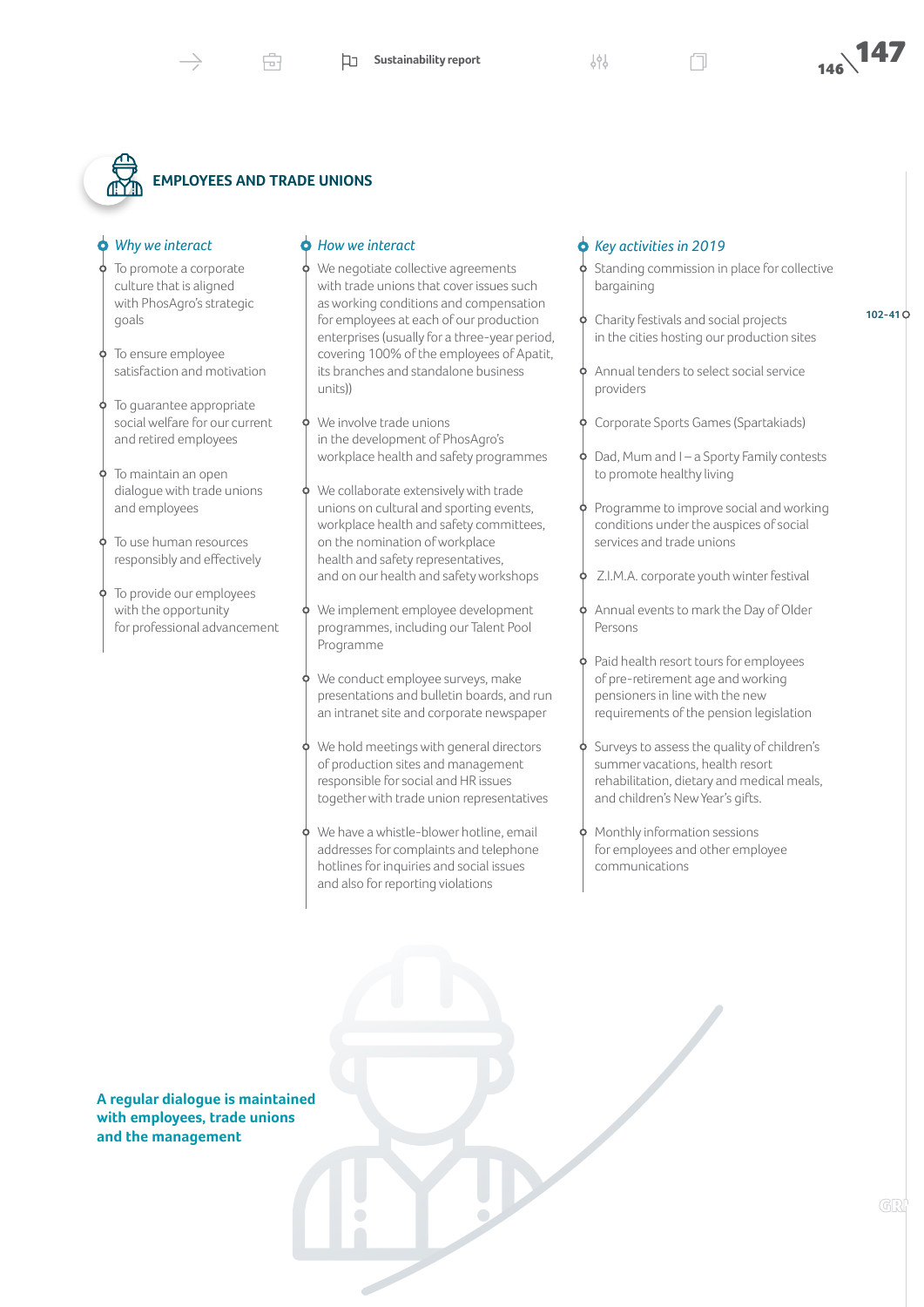

## **BUSINESS PARTNERS: CUSTOMERS**

#### *Why we interact*

- To provide agricultural producers with high-quality mineral fertilizers at competitive prices
- To preserve the health of future generations and soil fertility by using environmentally friendly mineral fertilizers
- To establish business partnerships built on mutual trust and respect
- To ensure a shared understanding of obligations and expectations from the partnership
- To ensure sustainable growth of sales markets
- To increase crop yields in Russia and abroad by developing complex nutrition systems and efficient farming practices
- To promote the responsible and rational use of mineral fertilizers, i.e. green agriculture

#### *How we interact*

- Continuous communication with customers – farmers, distributors and business partners, including those in related areas – in both the domestic and international markets
- Development of in-house agronomic service
- Partnerships with research institutes
- Development of new solutions to meet market needs
- Membership in industry organisations such as the International Fertilizer Association and the Russian Association of Fertilizer Producers, and hosting joint events with them

#### *Key activities in 2019*

- Participation in industry exhibitions, holding events for customers in Russia and abroad, including eight Russian and six international exhibitions; four Field Days at the company's field trial stations, two Field Days abroad; and two agricultural conferences
- Start of ecolabel design for Russian-made mineral fertilizers, first in kind in Russia
- PhosAgro's new product concept: 39 fertilizer grades grouped into five product categories based on form, type, ingredients and purpose
- Development of Russia's first pilot online Ò platform to purchase mineral fertilizers (to be fully launched and expanded in 2020)
- $\phi$  Advertising portfolio expansion
	- New presentation materials for clients, including a brochure describing trial results for various nutrition systems and a booklet with fertilizer samples

**Ecolabels for mineral fertilizers – the first ever in Russia**